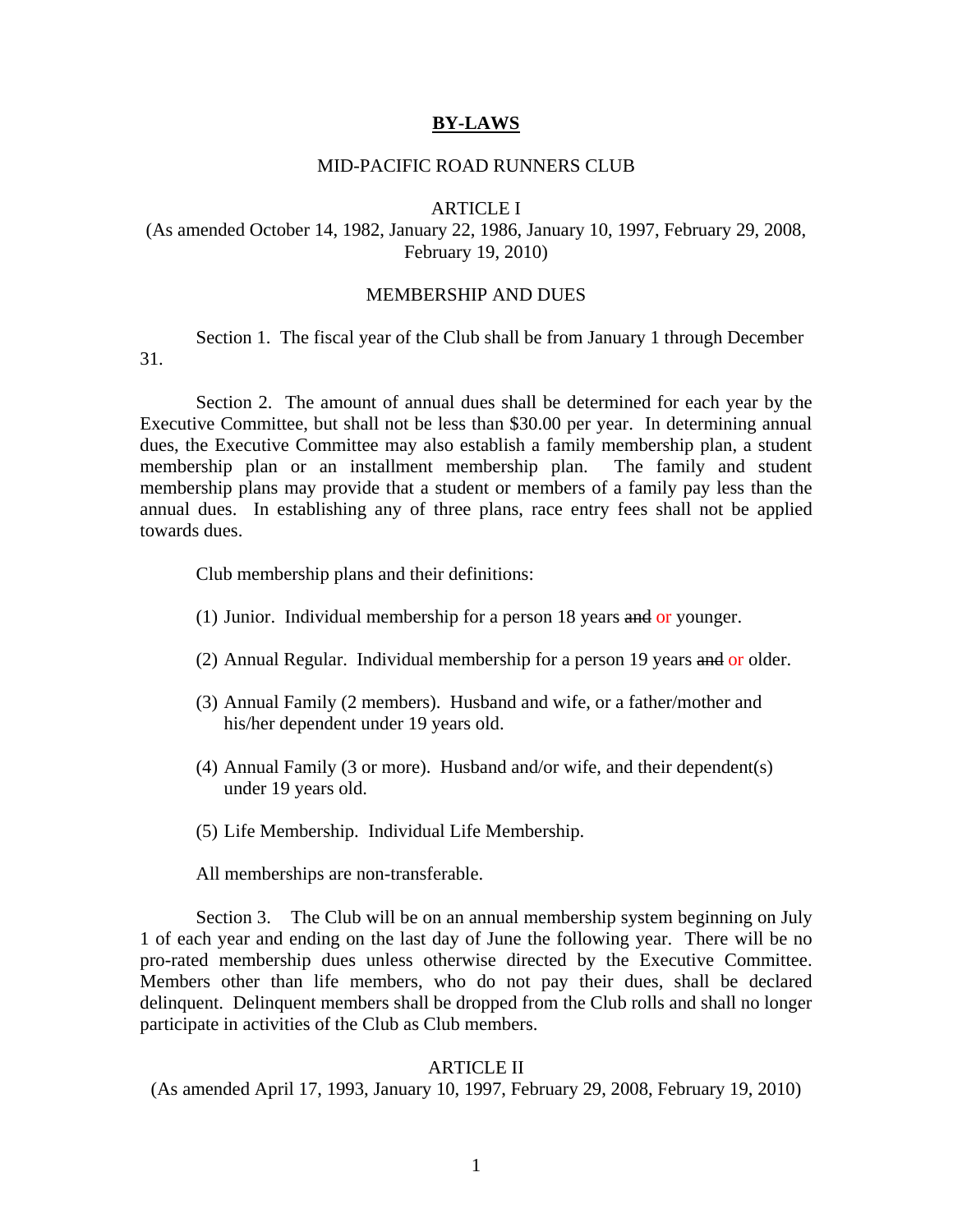### LIFE MEMBERSHIP

 Club members may purchase a life membership with the Club at a minimum cost of \$300.00. All life members shall comprise a committee that advises the President of the Club affairs. Life members shall elect their own committee chairperson. Life members shall not be required to pay annual dues or race entry fees in Club-sponsored races. Life members shall pay for team competition and other special events as designated by the President. The names of all life members may be set forth on the Club's website and only life members may wear the life membership uniform patch. The President may nominate and the Executive Committee may approve certain persons to be honorary life members who will have all the privileges of Life Memberships. This honorary Life Membership will be used to identify a person whose exceptional service, long-term support, or extraordinary participation have been of outstanding benefit to the Club and to the running community.

## ARTICLE III

(As amended October 8, 1986, April 17, 1993, January 10, 1997, February 29, 2008, February 19, 2010)

## **COMMITTEES**

 Section 1. The following standing committees, and such other committees as the Executive Committee may deem necessary, shall be appointed by the Executive Committee of the Club and shall have the duties listed which shall not, however, preclude other activities of such committees. Committee members may be chosen by chairpersons and members may be reassigned.

Section 2. The Standing Committees and their duties shall be:

- (1) Race Administration. This committee shall propose, measure, and certify race courses. It shall ensure officials, timers, scorers, etc. are present and administratively proficient. It shall ensure race record maintenance. The  $1<sup>st</sup>$ Vice President for Race Operations supervises this committee and is a voting member thereof.
- (2) Membership/Organization. This committee shall administratively oversee membership procedures. It shall coordinate closely with the Publicity Chairperson to ensure prospective members are contacted and aware of Club advantages. It shall supervise Club election procedures. It shall ensure that the Constitution and By-Laws shall be available to all members on the website. It maintains a membership roster and a system for mailings to members. The 2<sup>nd</sup> Vice President for Administration supervises this committee and is a voting member thereof.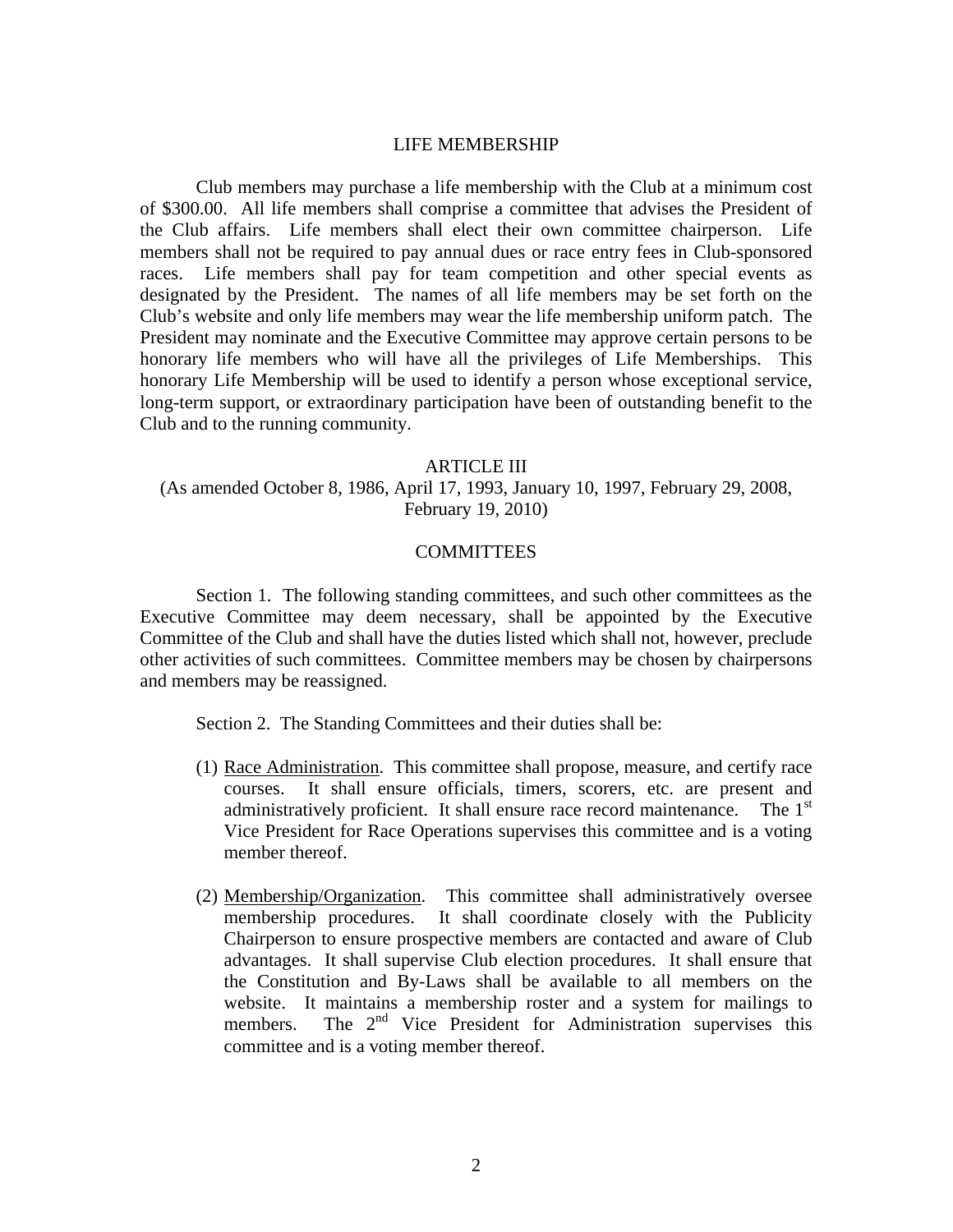- (3) Awards. This committee shall obtain awards for the Club races, relays, special events, and as otherwise necessary. The 2<sup>nd</sup> Vice President for Administration supervises this committee and is a voting member thereof.
- (4) Publicity. This committee shall ensure pre- and post race information reaches the news media. It shall actively promote Club functions through the internal news media. It shall inform members of special interest events, both local and national. It shall publish the Club newsletter, "The Mid-Pacific Road Runner" and maintain the website. It maintains a system of producing running event announcements. The  $3<sup>rd</sup>$  Vice President for Public Affairs supervises this committee and is a voting member thereof.
- (5) Social. This committee shall plan, organize and conduct Club banquets and gatherings. The 3<sup>rd</sup> Vice President for Public Affairs supervises this committee and is a voting member thereof.
- (6) Equipment. This committee shall ensure the improvement and maintenance of Club race equipment and supplies. The  $4<sup>th</sup>$  Vice President for Volunteer Support and Equipment supervises this committee and is a voting member thereof.

# ARTICLE IV

#### **EXPENSES**

 Club expenses shall only be paid or reimbursed upon submittal of a bill or other statement setting forth the reason for the expense as authorized by the Executive Committee.

### ARTICLE V

(As amended January 10, 1997)

# RACING DIVISIONS

 Competition in all races shall be held by divisions. Divisions will be in five year age groups, unless otherwise specified by the Executive Committee or Race Director.

### ARTICLE VI

(As amended January 10, 1997, February 29, 2008, February 19, 2010)

### RACING RULES

 Section 1. Fees. Nominal entry fees shall be charged to Club members for Club races, except for special events as directed by the Executive Committee. Non-members shall pay a higher race entry fee to be determined by the Executive Committee. Life members shall not be required to pay race entry fees in Club races**.**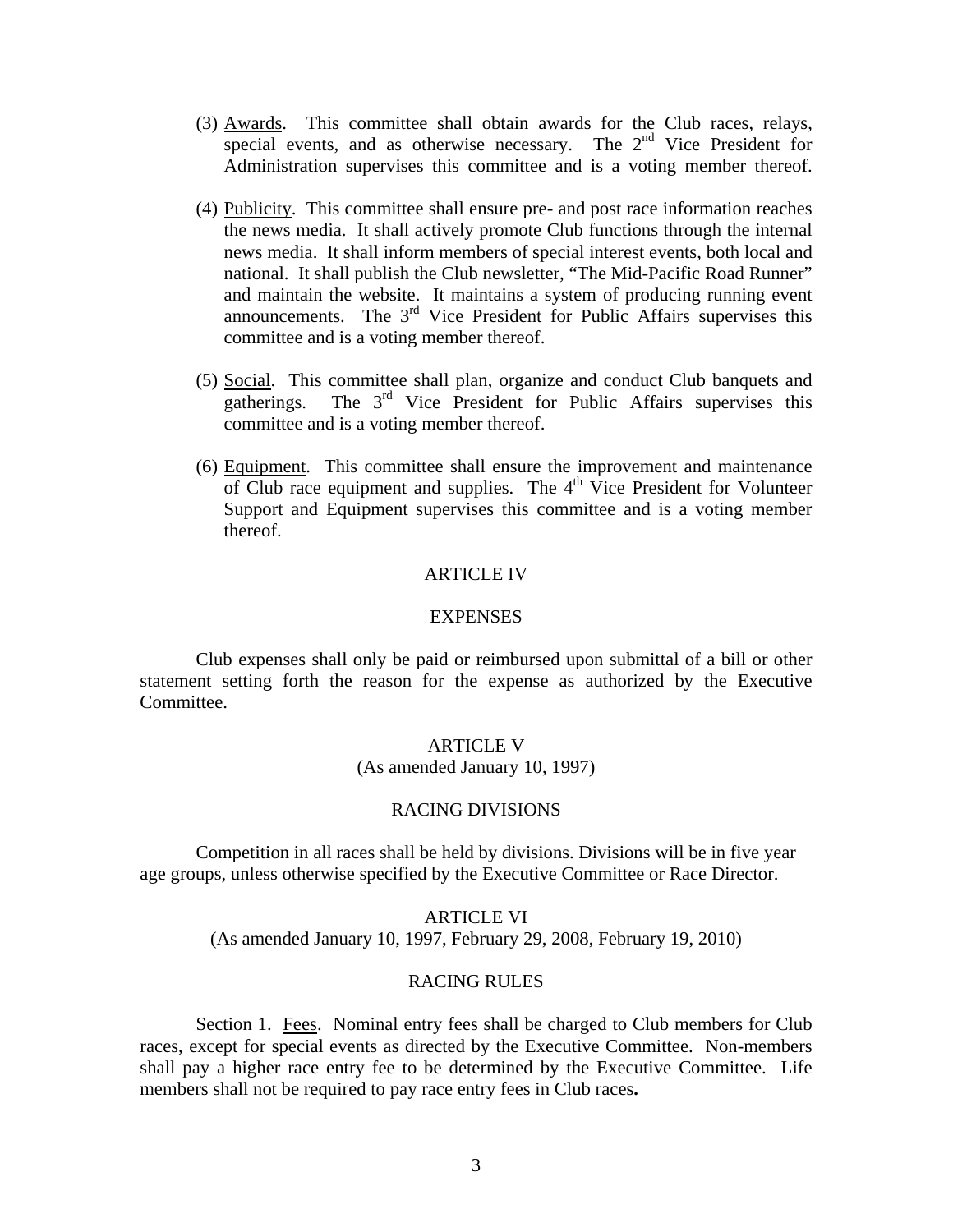Section 2. Race Director. The President, or his/her designated representative, shall may appoint a referee race director(s) for each race. The race director(s) shall conduct all race matters. The race director's jurisdiction shall end after the completion of the race and the results have been determined.

 Section 3. Disqualification. Runners or teams may be disqualified by the race director(s) if they have:

- (1) Intentionally or significantly run off the course;
- (2) Interfered with another runner (e.g., blocking, tripping, pushing, etc.);
- (3) Accepted inappropriate assistance;
- (4) Violated pre-race instructions;
- (5) Shown unsportsmanlike conduct (e.g., use of profane language, abusive and derogatory comments to other runners and or officials, intentional interference with the conduct of the race, deliberate acts of "clowning" or "horseplay");
- (6) Been found to be using stimulants in contravention of established U.S.A. Track and Field Policy and Rules.

Disqualification can be appealed to and decided on by the Executive Committee.

Section 4. Course Safety. The City and County of Honolulu Police Department suggests members of the Club run on the right side of all roadways. The road, sidewalks, and immediate shoulders shall be legal ground for running, unless otherwise instructed to the contrary.

Section 5. Race Roster. Runners shall register and pay membership dues or entry fees, if necessary, before each race.

Section 6. Racing Records. A new record may be set only over the same course and distance as the previous record. The Club shall recognize local and guest records.

Records may be established in each division or further subdivision made by the Executive Committee in a race for any course.

As used in this section:

(1) "Guest" means any non-Club member whether or not a resident of Hawaii.

(2) "Local" means any Club member.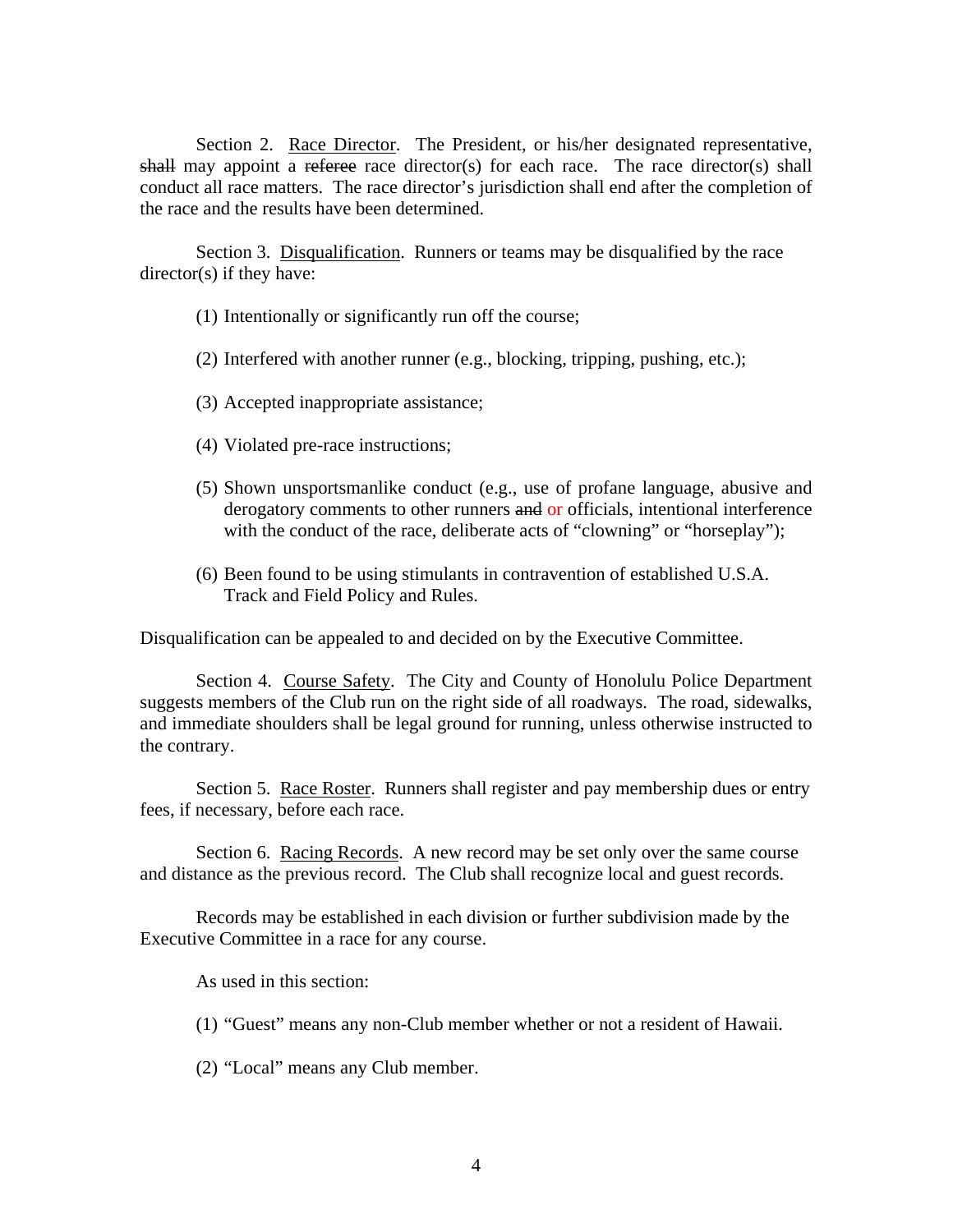# ARTICLE VII (As amended January 10, 1997, February 19, 2010)

# RACE SCHEDULE

 The Executive Committee in conjunction with the membership and/or Race Operations Committee will determine the coming calendar race schedule. The Club's race schedule will be posted on the website and forwarded to appropriate officials.

# ARTICLE VIII

# NOTICE OF MEETINGS

 At least ten days written or oral notice shall be given for each general meeting of the Club, and at least five days written or oral notice given for each special meeting of the Club.

#### ARTICLE IX

## (As amended January 10, 1997)

 A quorum shall be ten paid-up members of the Club. A quorum must be established before submission and counting of absentee votes.

### ARTICLE X

# CLUB COLORS

Club colors shall be red, white, and gold.

# ARTICLE XI (As amended February 19, 2010)

# AWARDS

 Section 1. Annual Awards. There shall be annual awards for outstanding members. The basis for the awards shall be determined by the Executive Committee and detailed on the Club's website at least three months before the start of the calendar year.

Section 2. Additional Awards. The Executive Committee may create additional awards which will be detailed on the Club's website.

> ARTICLE XII (As amended January 10, 1997)

## RECALL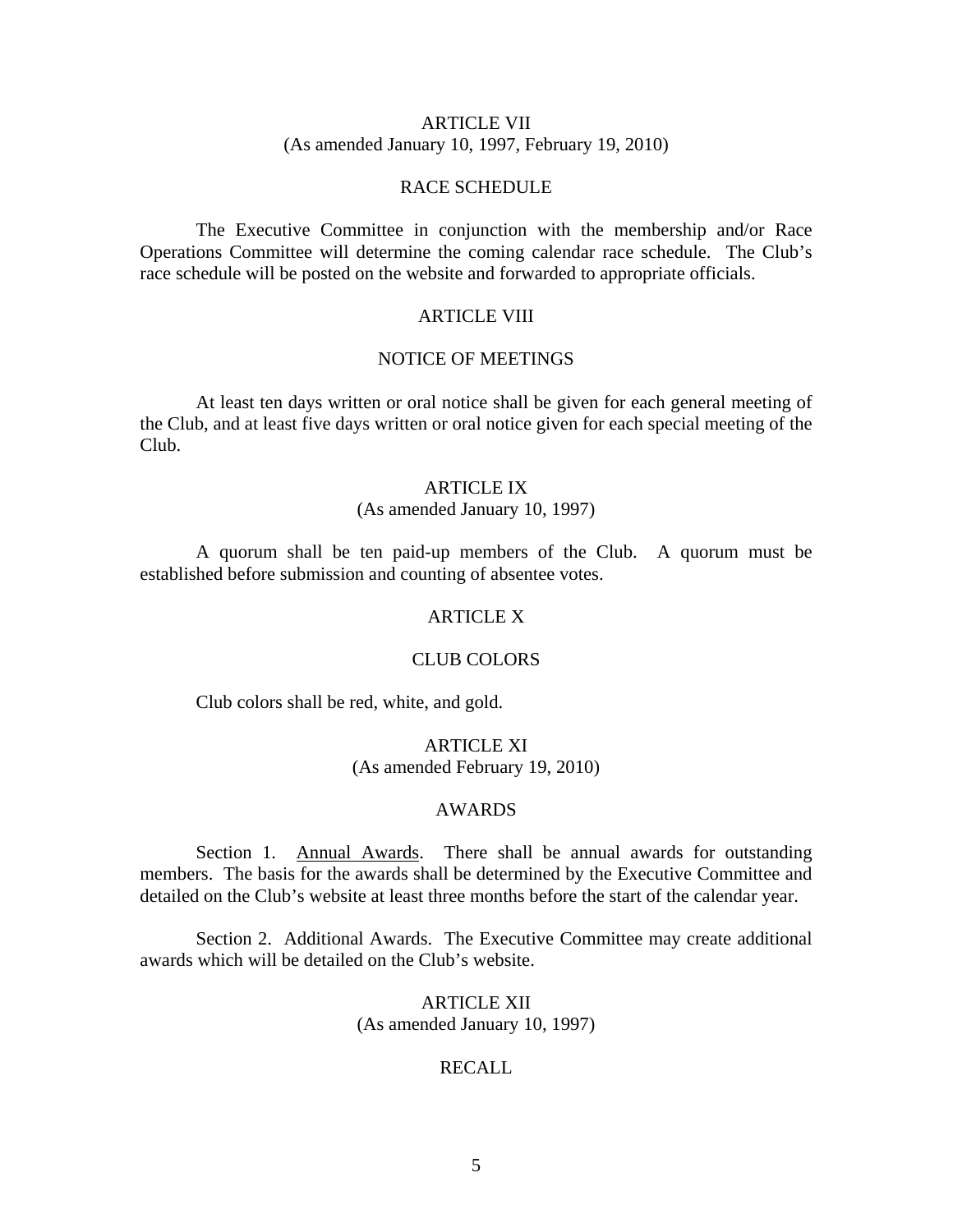The members of the Club may recall members of the Executive Committee upon the vote of two-thirds of the members present at any general or special meeting. "Members present" is defined to include absentee votes when the purpose of the meeting is announced prior to the meeting.Written notice of the recall shall be given in accordance with Article VII of the By-Laws.

#### ARTICLE XIII

# (As amended January 10, 1997, February 19, 2010)

### **WEBSITE**

 There shall be a website which may include a list of members, a race schedule, race results, club contacts, newsletters, entry forms and other club-related information. The website will also have minutes of Committee meetings as well as a copy of the Bylaws and Constitution.

## ARTICLE XIV

# (As amended January 10, 1997, February 19, 2010)

## LIABILITY INSURANCE

 The Club shall assume no liability for any physical disability or injury occurring to its members while training for, or participating in Club races. The Club shall maintain a policy of liability insurance through the Road Runners Club of America covering all Club races. The Club shall ensure all co-sponsored races have adequate insurance.

#### ARTICLE XV

# (As amended September 12, 1978, October 8, 1986, January 10, 1997, February 19, 2010)

#### RACE CATEGORIES

 Section 1. Club co-sponsorship of races shall be approved by a majority of the members of the Executive Committee. There are four categories of races:

- 1. Club races: MPRRC has the sole responsibility of the race.
- 2. Co-sponsored races: MPRRC co-sponsors the race with another organization, and receives a fixed fee or assumes an agreed on percentage of the financial risk and profits.
- 3. Contracted races: Another organization sponsors the race and MPRRC manages it for an agreed return.
- 4. Assisted races: MPRRC lends equipment and may sponsor insurance but does not assume any financial risk and does not share in the profits.

 Section 2. If the Club co-sponsors a race, that race shall be administered according to the Club's standards of fairness, efficiency, and safety. The Club may